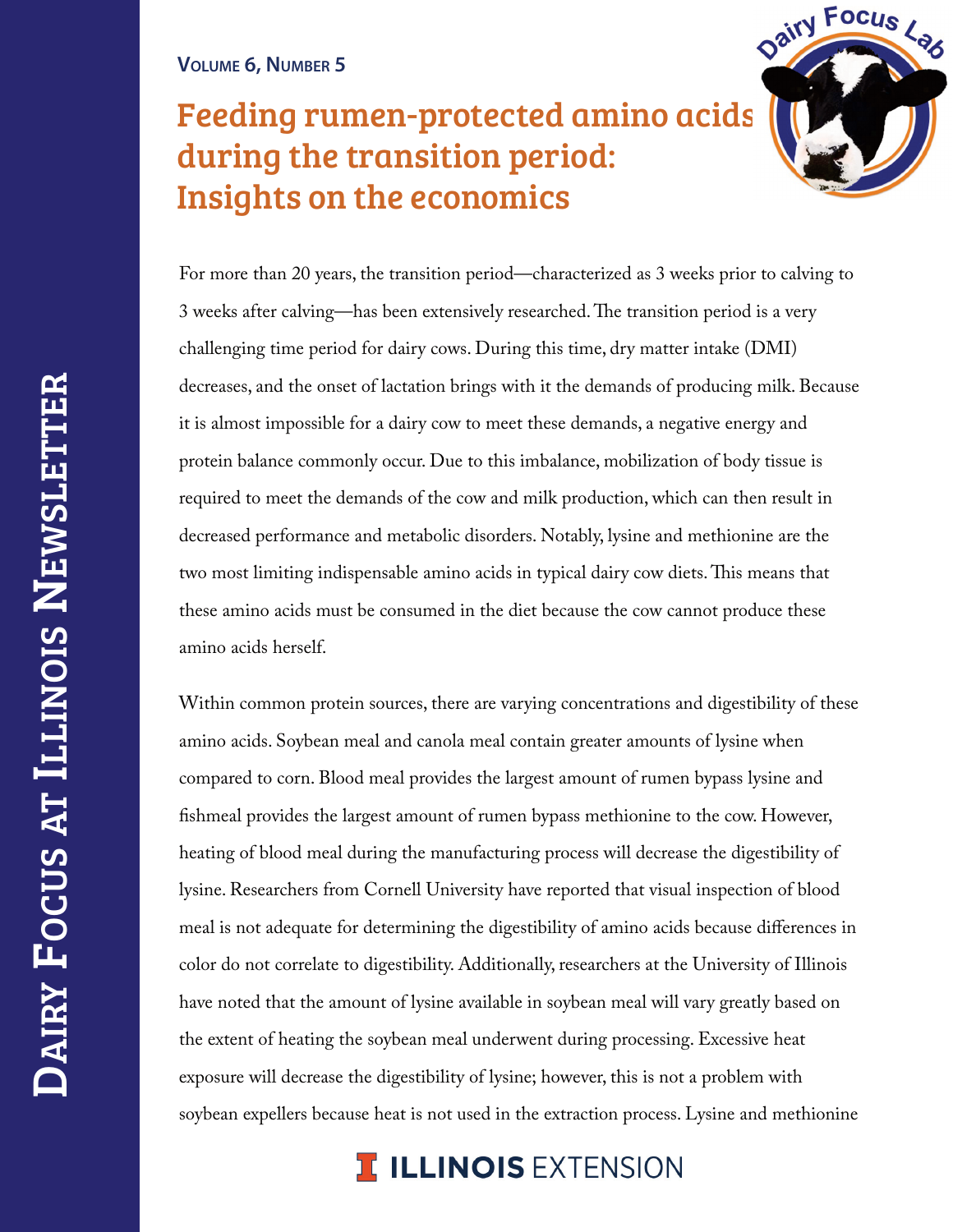can be provided in a rumen-protected form to offset decreases in amino acid intake due to reduced DMI around the transition period and to ensure consistency of delivery. Using rumen-protected amino acids, producers can avoid feeding amino acids that are not required and thus cut down on excess nitrogen.The amount of rumen-protected amino acids required will vary based on the diet consumed by the cow.

By providing indispensable amino acids to cows during the transition period, mobilization of tissues can be decreased, potentially resulting in a more efficient and healthier cow. During the early postpartum period, a negative protein balance results in mobilization of muscle tissue to meet the demands of the mammary glands for milk protein synthesis. Quantification of muscle mobilization can assist in determining whether the requirements of the cow are being met by the amino acid profile provided through feed ingredients and rumen-protected amino acids. Several methods can be utilized to determine the amount of protein mobilization occurring, such as measurement of creatinine or 3-methyl histidine concentrations in the blood. Researchers at Purdue University have noted that ultrasound can also be used. Ultrasound of the longissimus dorsi muscle and the gluteus medius is a noninvasive technique with immediate results that can be utilized to determine muscle loss and would therefore be feasible for dairy farmers and nutritionists.This can help to determine if a herd is experiencing excessive protein mobilization after calving due to amino acid deficiencies and allow correction of this problem to improve milk production.

In previous studies conducted by our group, yields of milk and milk protein increased when rumen-protected methionine and lysine were consumed by cows during the transition period. However, the cows in these studies were fed rumen-protected amino acids throughout the entire transition period, which does not allow researchers to determine whether these amino acids were most beneficial prepartum, postpartum, or both. In addition to improving production responses, feeding rumen-protected amino acids has the potential to have a lesser impact on the environment. By enhancing the quality of the protein provided to cows through rumen-protected amino acids, producers can feed the correct amount of crude protein (less in most cases) needed to meet the cows' requirements.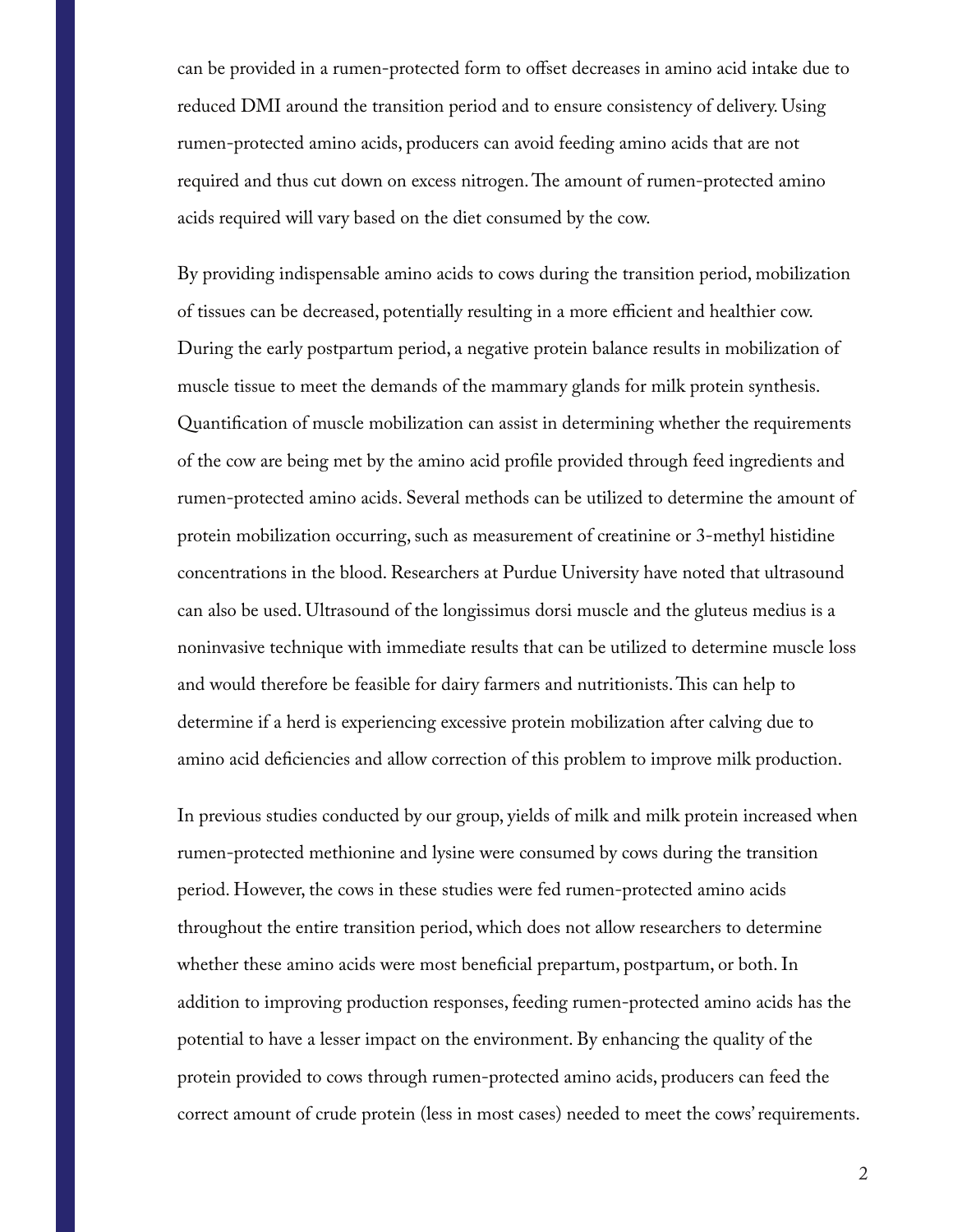To be more accurate in our calculation of protein provided to the cow, it is preferable to measure metabolizable protein rather than crude protein. Researchers from Pennsylvania State University noted that cows fed a diet deficient in metabolizable protein but supplemented with rumen-protected lysine, methionine, and histidine did not differ in performance when compared to cows fed a diet with adequate metabolizable protein but no additional rumen-protected amino acids.

Recently, our group at the University of Illinois conducted a study to determine the effects of feeding cows a rumen-protected lysine (**RPL**; AjiPro-L Generation 3, Ajinomoto Heartland Inc., Chicago, IL) 4 weeks prior to calving (0.54% RPL of DMI), 4 weeks after calving (0.40% RPL of dietary DMI), or during the entire transition period. Cows consumed a common TMR diet with 14.2% crude protein prepartum and 16.8% crude protein postpartum, and RPL was topdressed in a carrier of dried molasses. Our treatments included cows that consumed RPL pre- and postpartum (PRE-L POST-L), prepartum but not postpartum (PRE-L POST-C), postpartum but not prepartum (PRE-C POST-L), or neither pre- nor postpartum (PRE-C POST-C). All cows also consumed a rumenprotected methionine (**RPM**; Smartamine M, Adisseo, Alpharetta, GA) prepartum (0.12% RPM of DMI) and postpartum (0.09% RPM of DMI).This would provide 98 g of metabolizable lysine and 35 g of methionine prepartum and 159 g of metabolizable lysine and 57 g of methionine postpartum per cow per day. However, this is number is projected based on AMTS calculations and would vary based on a cow's DMI.

Interestingly, although we hypothesized that consuming RPL during the entire transition period would increase lactation performance, cows that consumed RPL during the 4 weeks prior to calving had the greatest responses during the postpartum period.This included a tendency for greater DMI by 4.1 lb/day (Figure 1). Additionally, cows produced greater milk fat, protein, casein, and lactose yields, resulting in greater energy-corrected milk (ECM, Figure 2) by 16 lb/day. Although DMI did increase alongside ECM yield, there was no difference in efficiency between treatments, indicating that increased DMI did not result in a less efficient cow.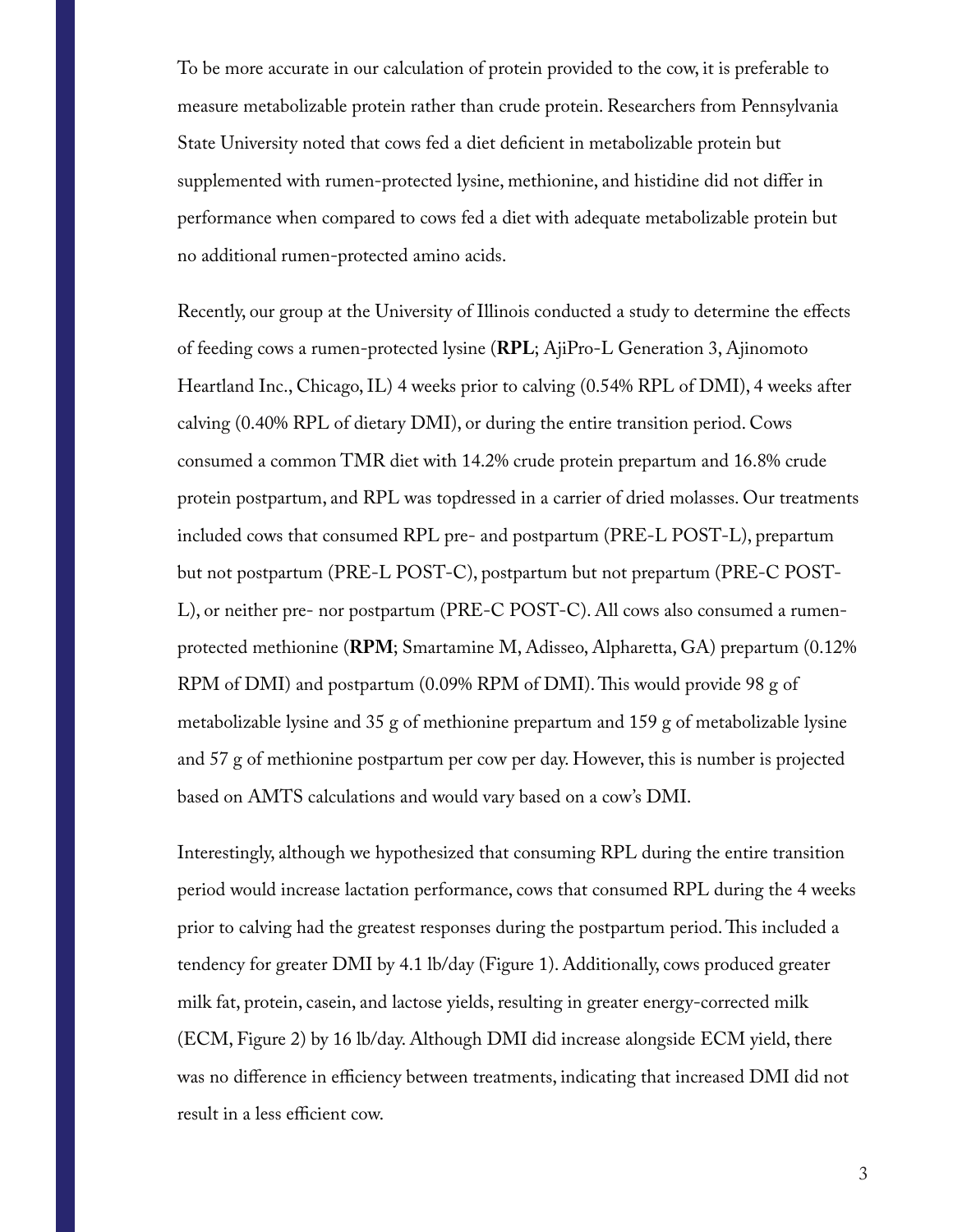

**Figure 1** – Dry matter intake during the prepartum and postpartum period. Prepartum (-4 to -1 week) animals were fed a diet with RPL (PRE-L; 0.54% RPL of dietary dry matter intake) or without RPL (PRE-C). After calving, half of the cows from each prepartum treatment group were assigned to a diet with RPL (PRE-L POST-L; PRE-C POST-L; 0.40% RPL of dietary dry matter intake) or a diet without RPL (PRE-C POST-C; PRE-L POST-C) from week 1 to 4. Cows also consumed 0.12% rumen-protected methionine (RPM; Smartamine M, Adisseo) prepartum and 0.09% RPM postpartum of dietary dry matter intake.There was no difference between treatments prepartum. Postpartum, cows in PRE-L POST-L and PRE-L POST-C tended to have greater dry matter intake compared to those in PRE-C POST-L and PRE-C POST-C.



**Figure 2** – Energy-corrected milk yield during the postpartum period. Prepartum (-4 to -1 week) animals were fed a diet with RPL (PRE-L; 0.54% RPL of dietary dry matter intake) or without RPL (PRE-C). After calving, half of the cows from each prepartum treatment group were assigned to a diet with RPL (PRE-L POST-L; PRE-C POST-L; 0.40% RPL of dietary dry matter intake) or a diet without RPL (PRE-C POST-C; PRE-L POST-C) from week 1 to 4. Cows also consumed 0.12% rumen-protected methionine (RPM; Smartamine M, Adisseo) prepartum and 0.09 % RPM postpartum of dietary dry matter intake. Cows in PRE-L POST-L and PRE-L POST-C had greater energy-corrected milk yield compared to those in PRE-C POST-L and PRE-C POST-C.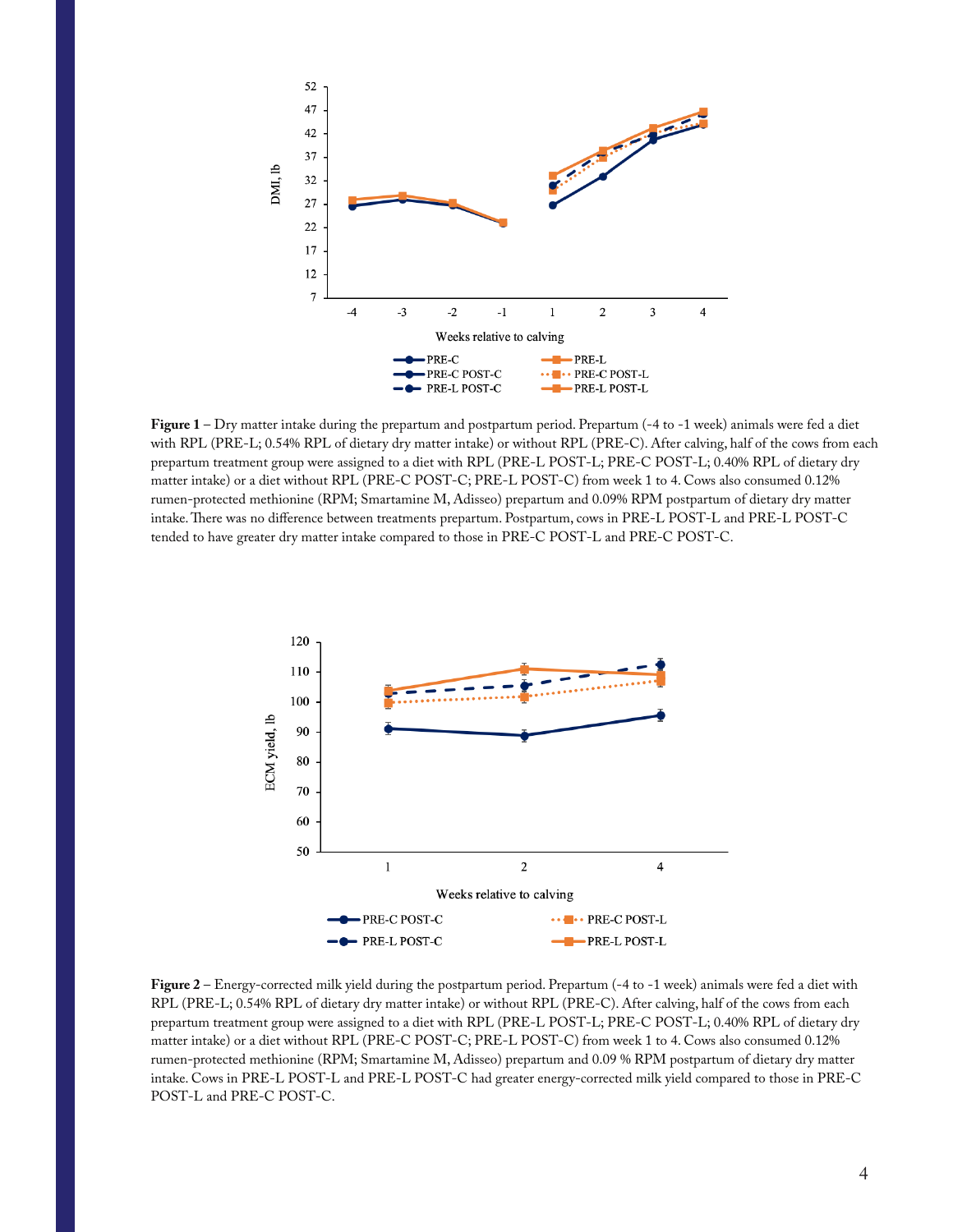It is likely that because lysine is a group II amino acid (meaning it will bypass the liver and be taken up in excess by the mammary gland), increasing lysine allowed for improved mammary gland regeneration and growth prepartum, which subsequently primed the mammary gland for enhanced component yield postpartum.

One common question is whether the aforementioned benefits come with an offsetting cost, which would limit the usage of this strategy. Due to enhanced ECM yield, cows consuming RPL and RPM prior to calving were the most economically efficient.The income from milk yield over feed cost during the entire transition period (IOFC total) was greatest for cows that consumed RPL and RPM prior to calving (Table 1). Based on our results, cows would only need to consume RPL prepartum in order to achieve the same benefits postpartum. Additionally, the income derived from these cows would be \$2.53 more than that from cows that did not consume RPL pre- or postpartum. However, it is important to highlight that cows receiving any treatment with rumen-protected AA had greater IOFC than cows not receiving RPL (control). Variation in protein and fat price can also affect the IOFC. Figure 3 illustrates that variations in the price of milk fat increase IOFC more than variations in milk protein price, as indicated by a greater slope of the line (the equation for fat is  $y = 3.88x + 6.67$ , and the equation for protein is  $y = 2.78x + 0.54$ ).



**Figure 3** – Income from milk yield over feed cost (IOFC) for varying protein or fat prices for cows in PRE-L POST-C. Cows in PRE-L POST-C consumed 0.54% rumen-protected lysine (RPL; AjiPro-L, Ajinomoto) of dietary dry matter intake prepartum and no RPL postpartum. Cows also consumed 0.12% rumen-protected methionine (RPM; Smartamine M, Adisseo) prepartum and 0.09% RPM of dietary dry matter intake postpartum.

1 Income over feed cost total (milk income – feed cost prepartum – feed cost postpartum) only for cows in PRE-L POST-C.